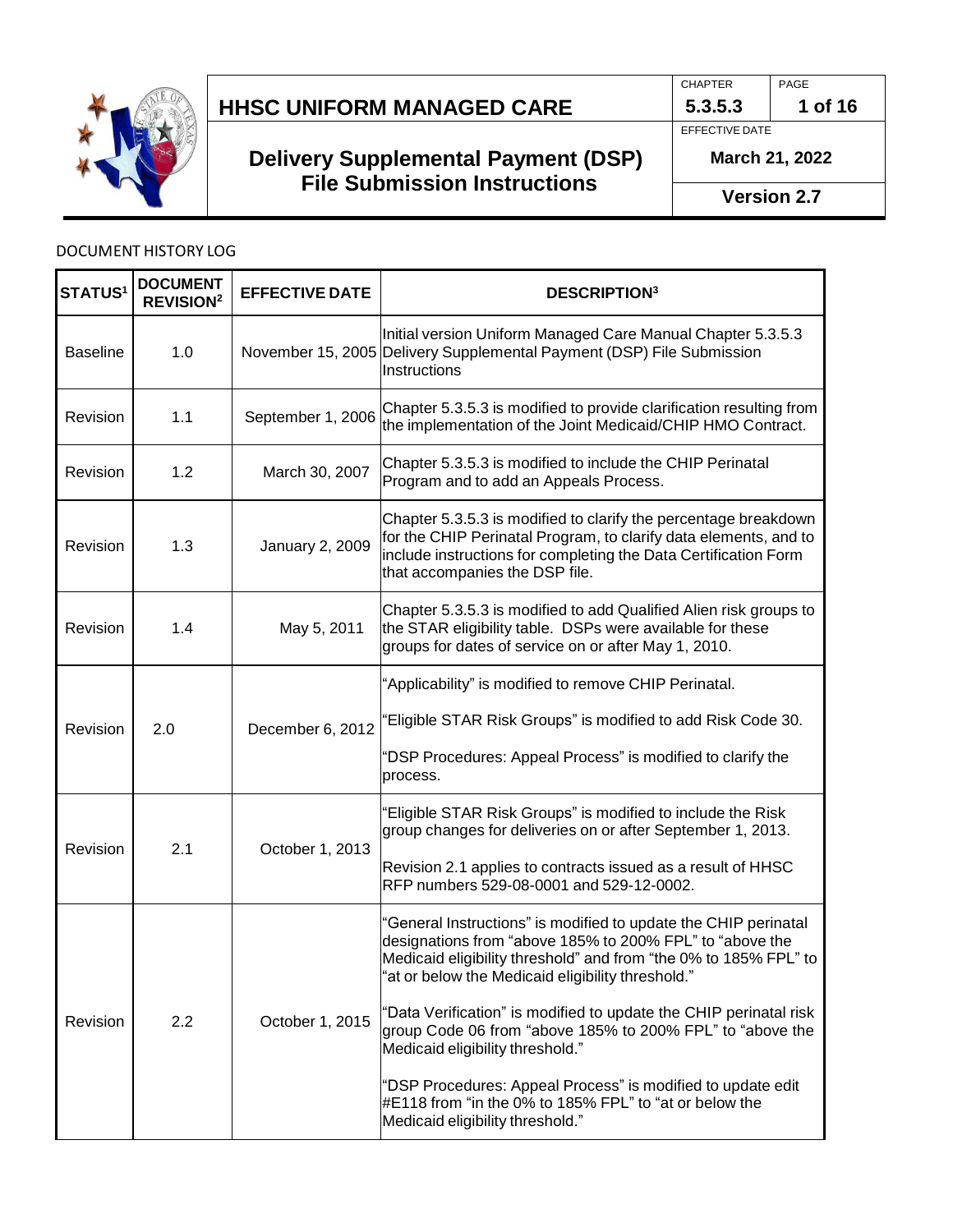

# **Delivery Supplemental Payment (DSP) File Submission Instructions**

CHAPTER PAGE

**5.3.5.3 2 of 16**

EFFECTIVE DATE

**March 21, 2022**

**Version 2.7**

#### **DOCUMENT HISTORY LOG**

| <b>STATUS1</b> | <b>DOCUMENT</b><br><b>REVISION<sup>2</sup></b> | <b>EFFECTIVE DATE</b> | <b>DESCRIPTION3</b>                                                                                                                                                                                                                                                                                                                                                                                                                                                              |
|----------------|------------------------------------------------|-----------------------|----------------------------------------------------------------------------------------------------------------------------------------------------------------------------------------------------------------------------------------------------------------------------------------------------------------------------------------------------------------------------------------------------------------------------------------------------------------------------------|
|                |                                                |                       | "Applicability of Chapter 5.3.5.3" is modified to add a description<br>of DSP payments.                                                                                                                                                                                                                                                                                                                                                                                          |
|                |                                                |                       | 'Data Submission - Data Elements" is modified to update data<br>element size for Member Risk Code and clarify file layout<br>instructions. Updated information on file rejection causes.                                                                                                                                                                                                                                                                                         |
| Revision       |                                                |                       | "Data Submission - File Layouts" is modified to update<br>information on file rejection causes.                                                                                                                                                                                                                                                                                                                                                                                  |
|                | 2.3                                            | June 1, 2016          | "Data Submission - Protocol and Frequency for Submission by<br>the Plans" is modified to include Health Plan Management<br>information and to provide file naming conventions for Appeal<br>files.                                                                                                                                                                                                                                                                               |
|                |                                                |                       | "Data Submission - File Naming Convention for the Response<br>File" is modified to remove "E (Edit102)."                                                                                                                                                                                                                                                                                                                                                                         |
|                |                                                |                       | "Data Submission - File Naming Convention for the Appeal File"<br>is added.                                                                                                                                                                                                                                                                                                                                                                                                      |
|                |                                                |                       | 'Data Verification" is modified to delete STAR Risk Groups<br>(effective through 8/31/2013 Delivery Date), update Risk Codes<br>for Eligible STAR Risk Groups, Eligible CHIP and CHIP Perinatal<br>Risk Groups (effective through 8/31/2015) and add a section to<br>indicate current Eligible CHIP and CHIP Perinatal Risk Groups;<br>to delete Service Date Verification; to update<br>Procedure/Diagnosis Code Check Edit; and to delete Payment<br>Edit Checks (FFS Claims). |
|                |                                                |                       | "DSP Procedures: Appeal Process" is modified to update<br>appeal process including updating the Edit Table for appeal<br>codes.                                                                                                                                                                                                                                                                                                                                                  |
|                |                                                |                       | "Data Certification Form" is modified to clarify that files received<br>without a signed Data Certification form will be rejected.                                                                                                                                                                                                                                                                                                                                               |
|                |                                                |                       | "Data Elements" Items V, W, and X are modified to clarify<br>admit, delivery and discharge date requirements on DSP<br>claims.                                                                                                                                                                                                                                                                                                                                                   |
| Revision       | 2.4                                            | July 1, 2016          | "Data Verification" is modified to delete requirement that admit,<br>delivery and discharge date data elements must be populated<br>on all claims.                                                                                                                                                                                                                                                                                                                               |
|                |                                                |                       | "Data Submission - Data Elements" Item E112 is deleted.                                                                                                                                                                                                                                                                                                                                                                                                                          |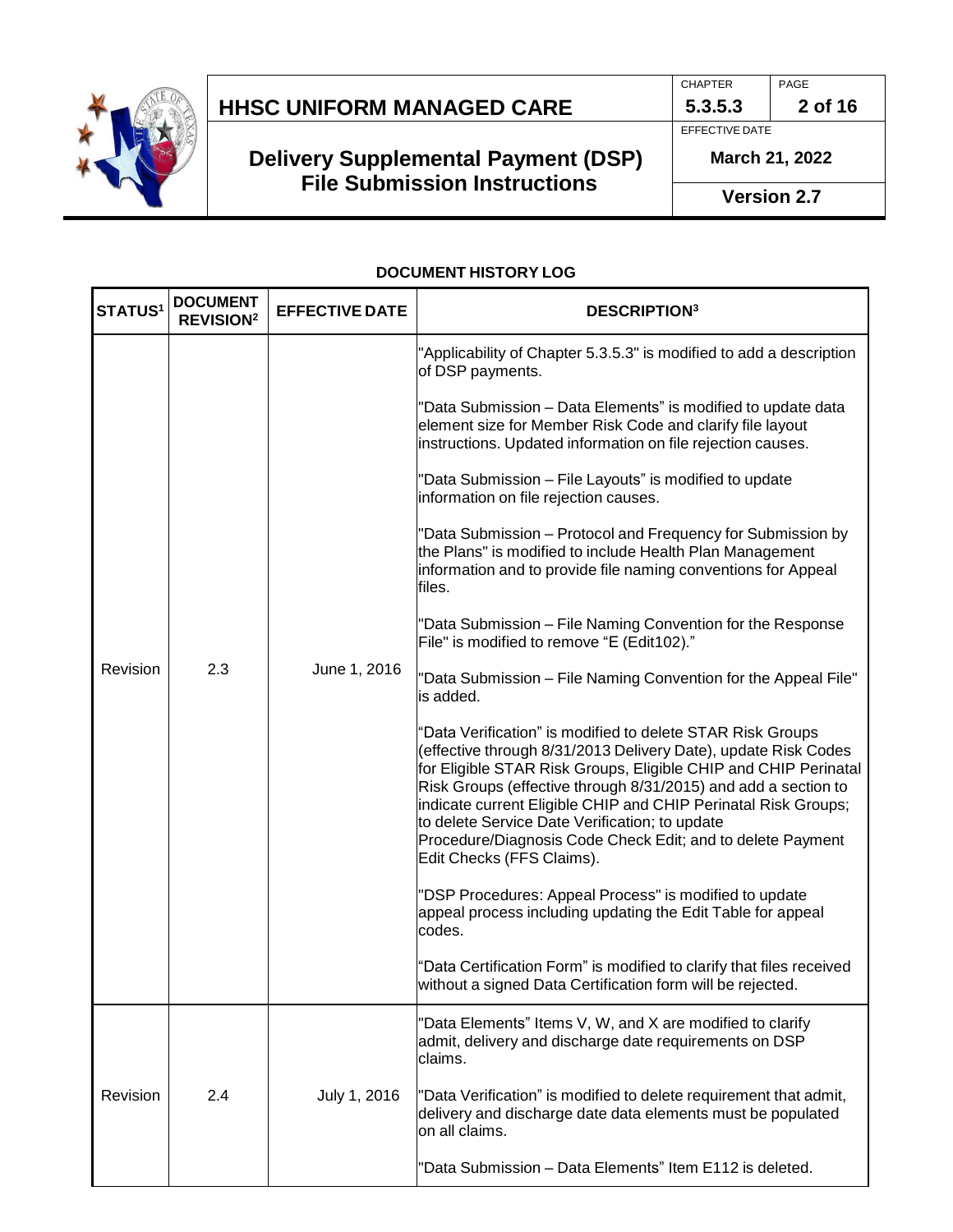

# **Delivery Supplemental Payment (DSP) File Submission Instructions**

CHAPTER PAGE

**5.3.5.3 3 of 16**

EFFECTIVE DATE

**March 21, 2022**

**Version 2.7**

### **DOCUMENT HISTORY LOG**

| <b>STATUS1</b> | <b>DOCUMENT</b><br><b>REVISION<sup>2</sup></b> | <b>EFFECTIVE DATE</b> | <b>DESCRIPTION3</b>                                                                                                                                                                                                                                 |
|----------------|------------------------------------------------|-----------------------|-----------------------------------------------------------------------------------------------------------------------------------------------------------------------------------------------------------------------------------------------------|
| Revision       | 2.5                                            | March 1, 2017         | "Data Submission - Protocol and Frequency for Submission by<br>the Plans" is modified to update the HHSC email contact.                                                                                                                             |
|                |                                                |                       | "Data Submission - File Naming Convention for the Appeal<br>File" is modified to update the HHSC email contact.                                                                                                                                     |
|                |                                                |                       | 'Data Submission - File Layout" is modified to update information<br>regarding filters and external links to the claim submission templates.                                                                                                        |
|                |                                                |                       | "Data Submission - File Naming Convention for the Response<br>File" and "File Naming Convention for the Appeal File" are<br>modified to provide further detail regarding file submissions.                                                          |
| Revision       | 2.6                                            | February 1, 2018      | 'Data Verification - Member Verification" is modified to remove<br>Member Last Name as one of the elements that would be used to<br>verify client identity.                                                                                         |
|                |                                                |                       | 'Data Verification - Risk Group Classification" is modified to<br>include Adoption Assistance & Permanency Care Assistance<br>(AAPCA) under Eligible STAR risk groups.                                                                              |
|                |                                                |                       | "Data Verification - Procedure/Diagnosis/DRG Code Check Edit"<br>is modified to require at least two diagnosis codes and one<br>procedure code\revenue code to support the validity of the DSP<br>claims with date of delivery on/after Feb 1, 2018 |
|                |                                                |                       | "DSP Procedures: Appeal Process" is modified to include<br>information on the file formats for the MCO submissions and to<br>clarify where HHSC would be posting the approved files.                                                                |
|                |                                                |                       | 'DSP Procedures: Appeal Process" is modified to update Edit<br>Description and Appeal Process for Edit Numbers E104, E110,<br>E111 and E116.                                                                                                        |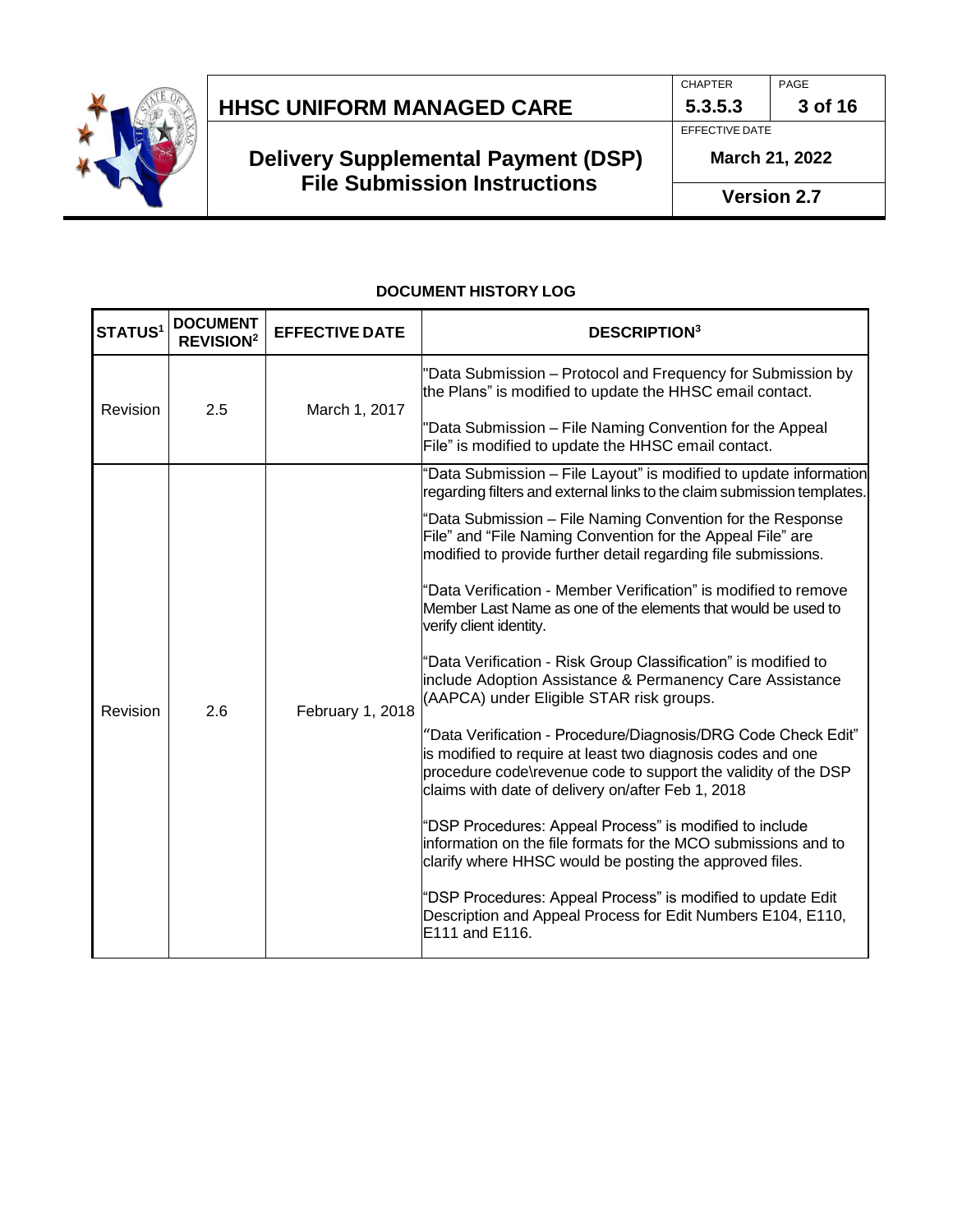

### **Delivery Supplemental Payment (DSP) File Submission Instructions**

CHAPTER PAGE **4 of 16**

**5.3.5.3** EFFECTIVE DATE

**March 21, 2022**

**Version 2.7**

|          |     |                | "Data Submission - File Layout" is updated to clarify that<br>rejected "Stillbirth" deliveries less than 20 gestational weeks are<br>not eligible for appeals. Additionally, the requirement of a letter<br>"X" at the bottom of column "A" of each DSP data file submitted<br>was removed. A reference to the updated "HHSC_DSP_ICD-<br>10_Code_list EFFECTIVE 12-01-2021.xlsx" was added.           |
|----------|-----|----------------|-------------------------------------------------------------------------------------------------------------------------------------------------------------------------------------------------------------------------------------------------------------------------------------------------------------------------------------------------------------------------------------------------------|
|          |     |                | "Data Submission - Protocol and Frequency for Submission<br>by the Plans", is modified to update HHSC's contact information<br>Supplemental Payments"<br>for "Delivery<br>communication.<br>Additionally, a note regarding "Appeals email notification" was<br>added to provide more context regarding the notification<br>requirement.                                                               |
| Revision | 2.7 | March 21, 2022 | "Data Submission - File Naming Convention for the Appeal<br><b>File</b> " is modified to update examples with November &<br>December 2021 dates and to update HHSC contact information.                                                                                                                                                                                                               |
|          |     |                | Verification"<br>"5.<br>"Data<br>section<br>Procedure/Revenue/Diagnosis/DRG Code Check Edit" is<br>modified to remove the paragraph regarding "Claims with Date of<br>Delivery before February 1st, 2018".                                                                                                                                                                                            |
|          |     |                | "DSP Procedures: Appeal Process", is modified to clarify the<br>Edit Description of Edit Code E111 by adding that "Stillbirth"<br>deliveries are payable by HHSC <b>only when</b> a "Diagnosis code"<br>"Z3A.XX" of 20 gestational weeks or higher (i.e. Z3A.20, Z3A.21,<br>Z3A.22) is provided by the MCO along with any other required<br>data in the "C" File submitted for payment consideration. |

**<sup>1</sup>**Status should be represented as "Baseline" for initial issuances, "Revision" for changes to the Baseline version, and "Cancellation" for withdrawn versions.

<sup>2</sup> Revisions should be numbered according to the version of the issuance and sequential numbering of the revision—e.g., "1.2" refers to the first version of the document and the second revision.

<sup>3</sup> Brief description of the changes to the document made in the revision.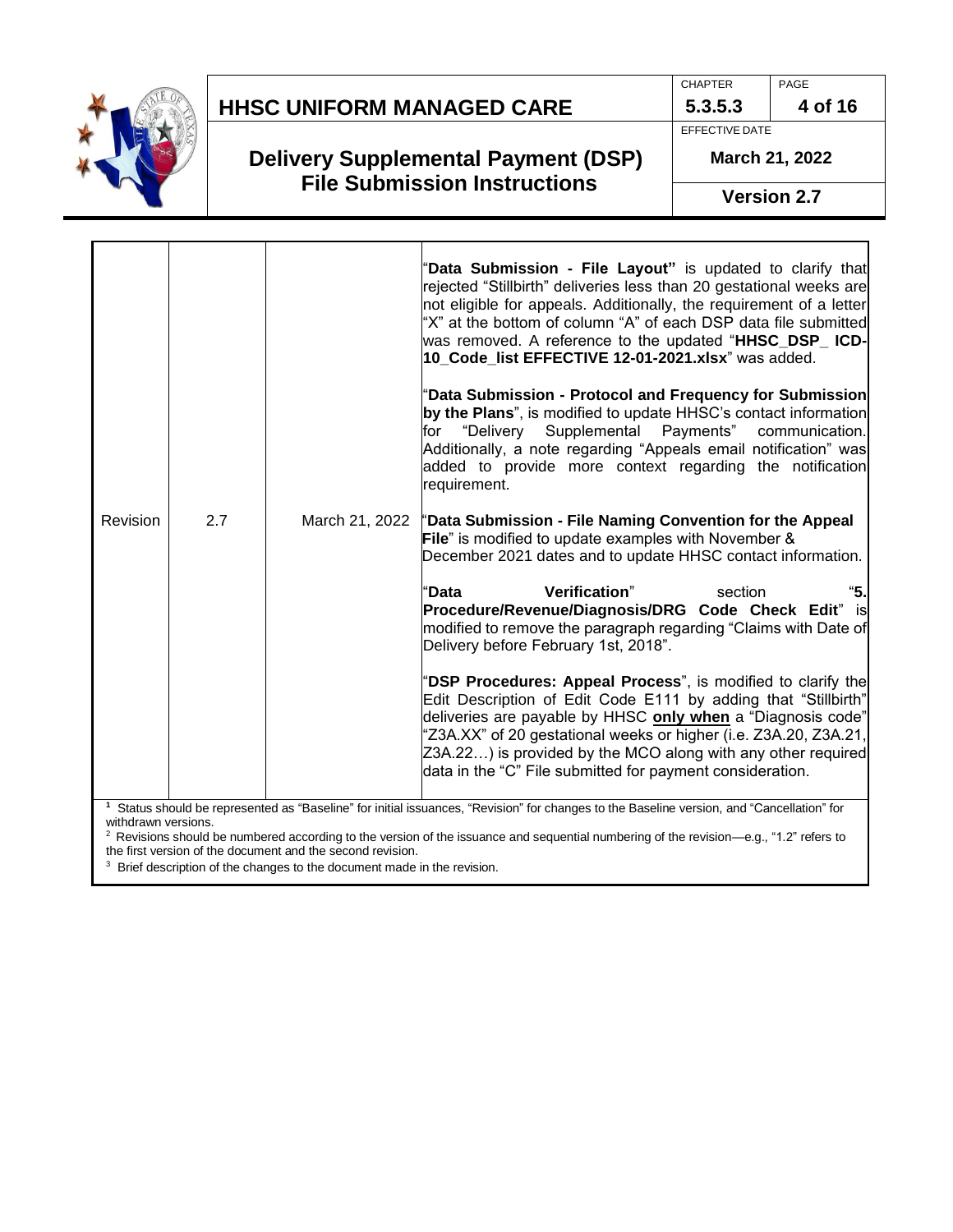| <b>HHSC UNIFORM MANAGED CARE</b>                                                  | <b>CHAPTER</b><br>5.3.5.3        | PAGE<br>5 of 16    |
|-----------------------------------------------------------------------------------|----------------------------------|--------------------|
| <b>Delivery Supplemental Payment (DSP)</b><br><b>File Submission Instructions</b> | EFFECTIVE DATE<br>March 21, 2022 |                    |
|                                                                                   |                                  | <b>Version 2.7</b> |

### **Applicability of Chapter 5.3.5.3**

This chapter applies to Managed Care Organizations (MCOs) participating in the STAR and CHIP Programs. In this chapter, references to "CHIP" or the "CHIP Managed Care Program(s)" apply to the CHIP Program. References to "Medicaid" or the "Medicaid Managed Care Program(s)" apply to the STAR Program. The term "MCO" includes health maintenance organizations (HMOs), exclusive provider organizations (EPOs), insurers, and any other entities licensed or approved by the Texas Department of Insurance. The requirements in this chapter apply to all programs, except where noted.

A one-time Delivery Supplemental Payment (DSP) payment is made to the MCOs in the amount identified in the HHSC Managed Care Contract document regardless of whether there is a single birth or there are multiple births at time of delivery. A delivery is the birth of a live born infant, regardless of the duration of the pregnancy, or a stillborn (fetal death) infant of *twenty (20) weeks or more of gestation*. A delivery does not include a spontaneous or induced abortion, regardless of the duration of the pregnancy.

The MCO will not be entitled to DSPs for deliveries that are not reported to HHSC within 300 days after the date of delivery, or within thirty (30) days from the date of discharge from the Hospital for the stay related to the delivery, whichever is later.

### **General Instructions**

Submission for DSPs will be submitted for Members in the STAR and CHIP Programs. The two Programs are submitted separately. Template to be used for STAR claim submission is "UMCM 5.3.5.2 - DSP Medicaid Format" and the template for CHIP claims is "UMCM 5.3.5.1 - DSP CHIP Format".

The CHIP submission will include deliveries for Perinate Members above the Medicaid eligibility threshold only. Deliveries for Perinate Members at or below the Medicaid eligibility threshold are not eligible for DSP. For these Perinate Members, the MCOs should direct providers to submit claims for facility charges to HHSC's Claims Administrator, for consideration for payment under Emergency Medicaid.

CHIP deliveries and CHIP Perinate deliveries for Perinate Members above the Medicaid eligibility threshold may be submitted in the same file.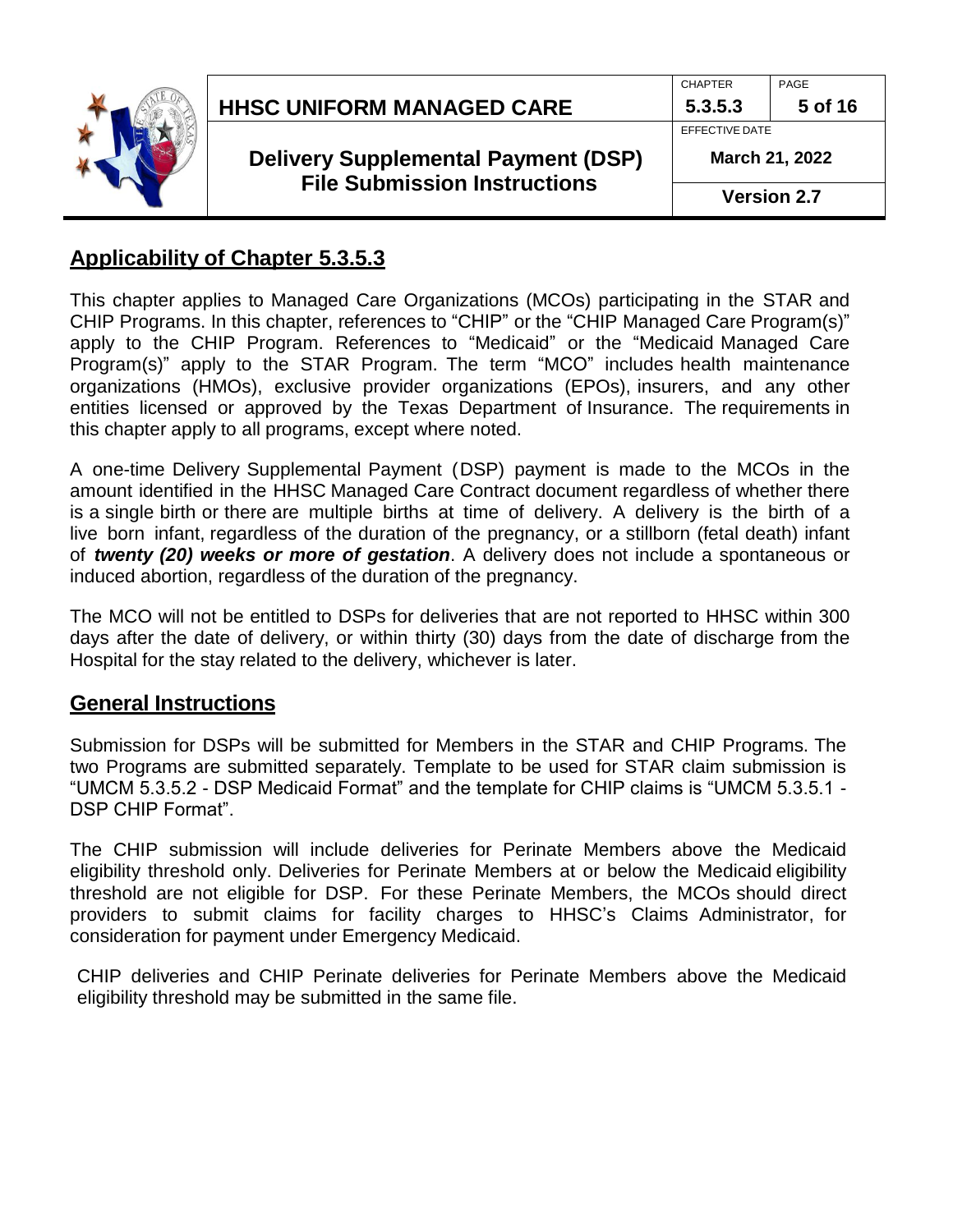

| <b>HHSC UNIFORM MANAGED CARE</b> |  |
|----------------------------------|--|
|                                  |  |

CHAPTER **5.3.5.3** PAGE **6 of 16**

EFFECTIVE DATE

**March 21, 2022**

**Version 2.7**

# **Data Submission:**

## • **Data Elements**

Templates for STAR and CHIP claim submission include the following data elements:

| <b>No</b>    | Data Element                                    | <b>Description</b>                                                                                                                                 | <b>Type</b> | <b>Size</b>    |
|--------------|-------------------------------------------------|----------------------------------------------------------------------------------------------------------------------------------------------------|-------------|----------------|
| A            | <b>Health Plan Code</b>                         | Contract ID                                                                                                                                        | <b>Text</b> | $\overline{2}$ |
| B            | <b>ICN Number/Claim Number</b>                  | ICN or claim number assigned to claim by<br>the MCO                                                                                                | Text        | 20             |
| $\mathsf{C}$ | Member Medicaid/CHIP ID                         | Member Medicaid/CHIP ID                                                                                                                            | Text        | 9              |
| D            | Member Last Name                                | Mother's last name as appears on<br>eligibility file                                                                                               | Text        | 25             |
| Е            | Member First Name                               | Mother's first name as appears on<br>eligibility file                                                                                              | Text        | 25             |
| F            | Member Date of Birth                            | Mother's date of birth                                                                                                                             | Date        | 10             |
|              |                                                 | Format = MM/DD/ YYYY                                                                                                                               |             |                |
| G            | <b>Member Risk Code</b>                         | Mother's risk code                                                                                                                                 | Numeric     | 3              |
| H            | <b>Enrollment Effective Date</b><br>with Plan   | Member's effective enrollment start date<br>with MCO. If more than one, last<br>enrollment date prior to service delivered.<br>Format = MM/DD/YYYY | Date        | 10             |
| I            | <b>Disenrollment Date from</b><br>Plan (if any) | Date of member disenrollment from plan,<br>if pertinent                                                                                            | Date        | 10             |
|              |                                                 | Format = MM/DD/YYYY                                                                                                                                |             |                |
| J            | Diagnosis Codes 1 (if UB-92<br>is used)         | up to eight alpha-numeric character<br>Group 1 or Group 2 diagnosis code                                                                           | <b>Text</b> | 8              |
| K            | Diagnosis Codes 2 (if UB-92<br>is used)         | up to eight alpha-numeric character<br>Group 1 or Group 2 diagnosis code                                                                           | Text        | 8              |
| L            | Diagnosis Codes 3 (if UB-92<br>is used)         | up to eight alpha-numeric character<br>Group 1 or Group 2 diagnosis code                                                                           | Text        | 8              |
| M            | Diagnosis Code 4 (if UB-92<br>is used)          | up to eight alpha-numeric character<br>Group 1 or Group 2 diagnosis code                                                                           | Text        | 8              |
| N            | Diagnosis Code 5 (if UB-92<br>is used)          | up to eight alpha-numeric character<br>Group 1 or Group 2 diagnosis code                                                                           | <b>Text</b> | 8              |
| O            | Diagnosis Code 6 (if UB-92<br>is used)          | up to eight alpha-numeric character<br>Group 1 or Group 2 diagnosis code                                                                           | Text        | 8              |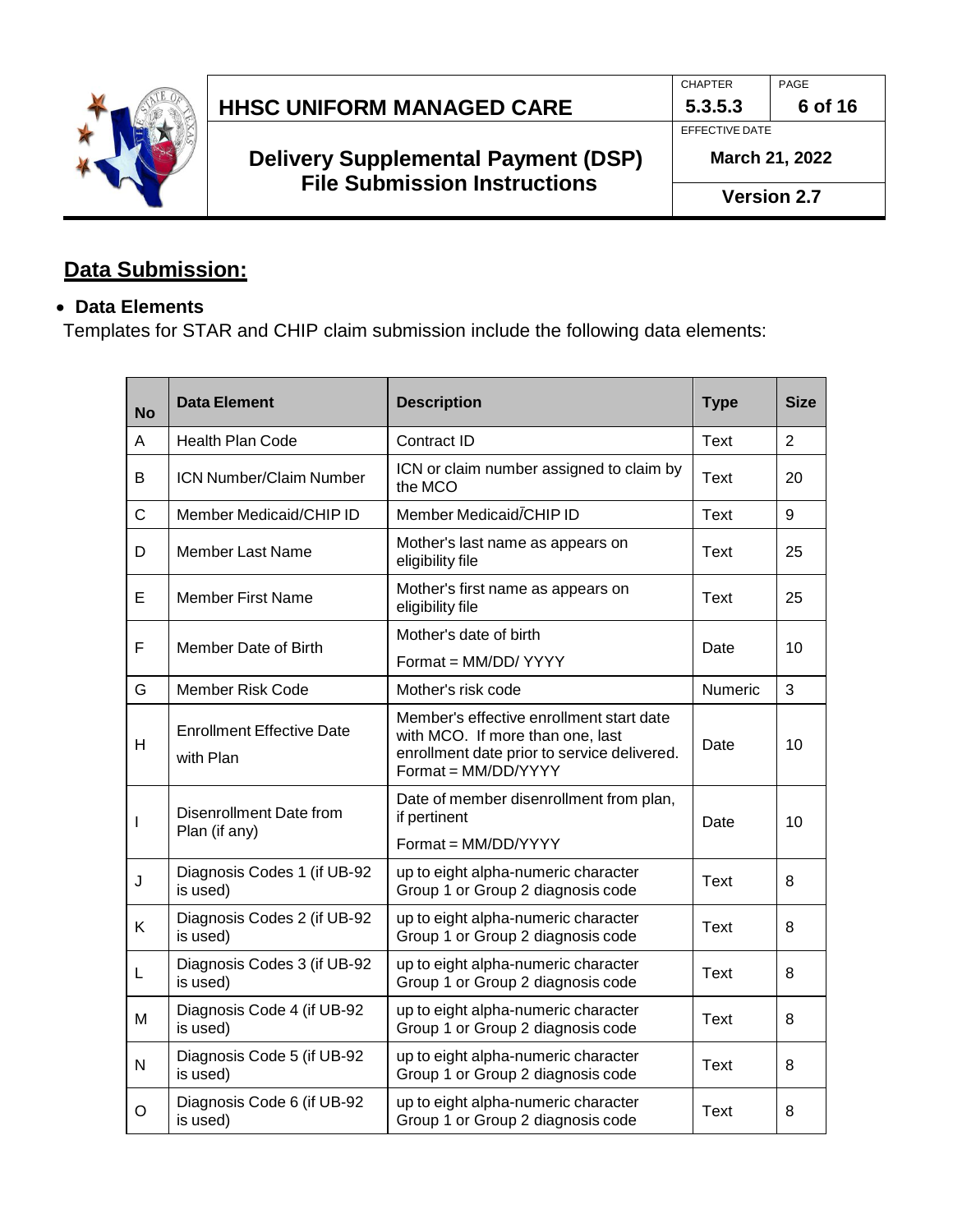

## **Delivery Supplemental Payment (DSP) File Submission Instructions**

**5.3.5.3 7 of 16**

PAGE

EFFECTIVE DATE

CHAPTER

**March 21, 2022**

**Version 2.7**

| P  | Diagnosis Code 7 (if UB-92<br>is used)                               | up to eight alpha-numeric character<br>Group 1 or Group 2 diagnosis code                    | Text    | 8            |
|----|----------------------------------------------------------------------|---------------------------------------------------------------------------------------------|---------|--------------|
| Q  | Diagnosis Code 8 (if UB-92<br>is used)                               | up to eight alpha-numeric character<br>Group 1 or Group 2 diagnosis code                    | Text    | 8            |
| R  | Diagnosis Code 9 (if UB-92<br>is used)                               | up to eight alpha-numeric character<br>Group 1 or Group 2 diagnosis code                    | Text    | 8            |
| S  | Diagnosis Code 10 (if UB-92<br>is used)                              | Up to eight alpha-numeric character<br>Group 1 or Group 2 diagnosis code                    | Text    | 8            |
| Τ  | Procedure Code\Revenue<br>Code                                       | Procedure code for Professional claim or<br>Revenue code for Inpatient Facility claim       | Text    | 5            |
| U  | <b>DRG Code</b>                                                      | <b>DRG Code</b>                                                                             | Text    | 5            |
| V  | Admission Date to Hospital<br>(if UB 92 is used)                     | Date of admission (in-patient claims)<br>Format = MM/DD/YYYY                                | Date    | 10           |
| W  | Discharge Date from<br>Hospital (if UB 92 is used)                   | Date of discharge (in-patient claims)<br>Format = MM/DD/YYYY                                | Date    | 10           |
| X  | <b>Delivery Date</b>                                                 | Delivery date related to this service<br>Format = MM/DD/YYYY                                | Date    | 10           |
| Υ  | Institution/Billing Provider<br>Last Name                            | Name of Institution or Last name of the<br><b>Billing Provider</b>                          | Text    | 25           |
| Ζ  | <b>Billing Provider First Name</b>                                   | First name of the Billing Provider                                                          | Text    | 25           |
| AA | <b>Billing Provider</b><br>Medicaid/CHIP Number<br>(from State file) | Billing provider's Medicaid or CHIP<br>number                                               | Text    | 9            |
| AB | Claim Receipt Date from<br>Provider                                  | Date that claim was received from the<br>provider by the health plan<br>Format = MM/DD/YYYY | Date    | 10           |
| AC | Claim Paid Date (if FFS<br>claim)                                    | Date that claim was paid by the health<br>plan<br>Format = MM/DD/YYYY                       | Date    | 10           |
| AD | Check Number (if FFS claim)                                          | Up to 15 characters                                                                         | Text    | 15           |
| AE | Paid Amount (if FFS claim)                                           | Amount that is paid to the provider in<br>dollars                                           | Numeric | 9            |
|    |                                                                      | Format = $999999.99$                                                                        |         |              |
| AF | <b>Capitated or FFS Service</b>                                      | If service is capitated or FFS (C or F)                                                     | Text    | $\mathbf{1}$ |
| AG | Override Field                                                       | Field to be used with resubmissions. Will<br>be provided by HHSC, when necessary.           | Text    | 12           |

• **File Layout**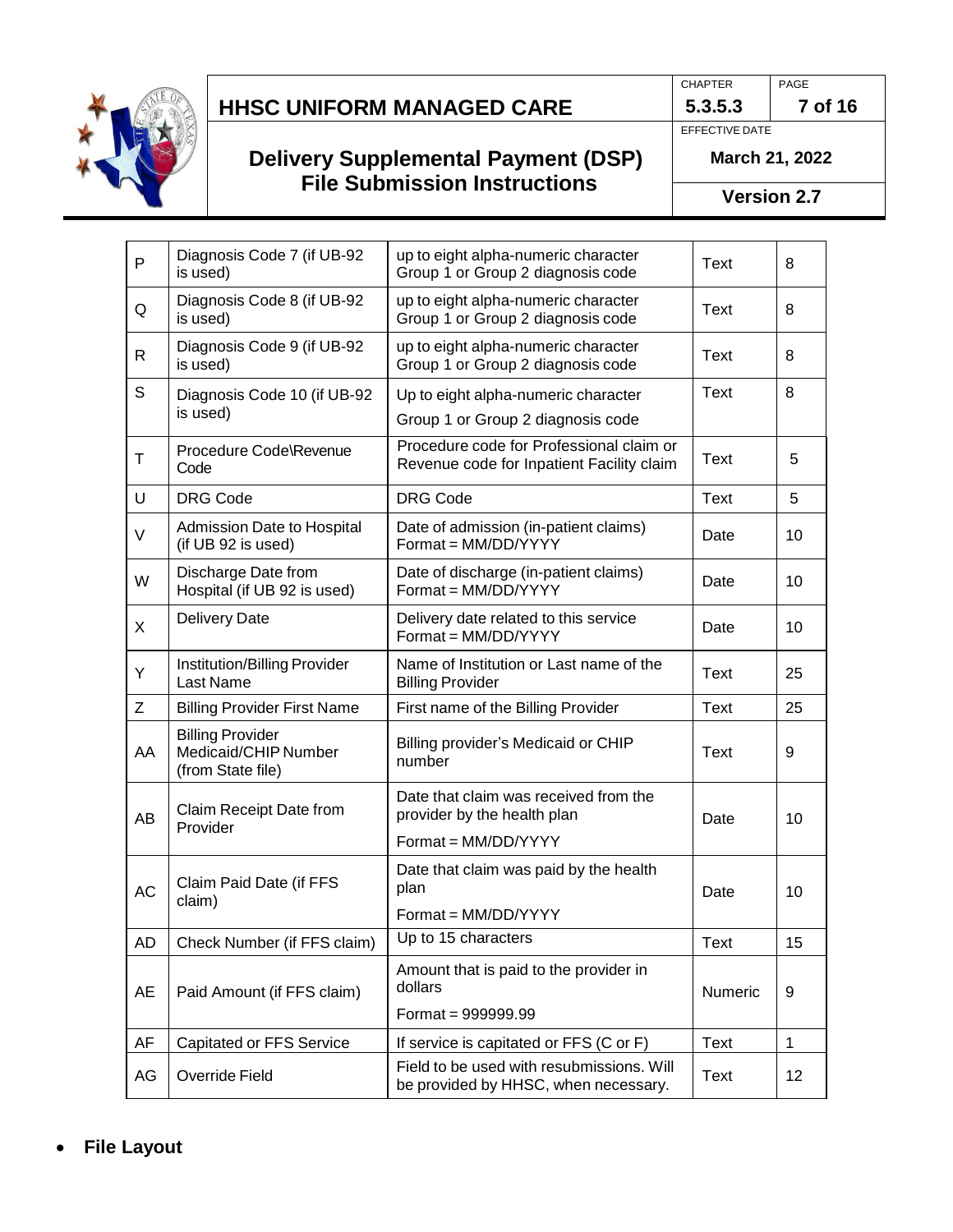

| <b>HHSC UNIFORM MANAGED CARE</b> |
|----------------------------------|
|----------------------------------|

CHAPTER

PAGE

**Version 2.7**

MCOs must complete the STAR and CHIP data using the Microsoft Excel templates provided by HHSC (UMCM 5.3.5.1 & 5.3.5.2). Data integrity is critical to the automated compilation of the data. Do not alter the headers, sheet names, existing cell locations, existing tab locations, or formatting of the data in the file and sheets. Do not add or delete any columns or rows 8a add not have any filters on. Templates should not be submitted with any external links and data in the sheets should be values only (no formulas).

Submit the file to HHSC in Excel. See attached report layout. Upload the DSP reports to TXMedCentral.

STAR DSP reports will go to the MCO's DELIV folder with a specific file name given to each MCO.

CHIP DSP reports will go to the MCO's CHIP folder with a specific file name given to each Health Plan.

Complete and submit a signed Data Certification Form with each submission file. Please see "Data Certification Instructions" section for more information.

File submissions using incorrect or changed templates, incorrect naming conventions or incomplete/missing data certification forms will be rejected. Any claims on these impacted files will need to be resubmitted for processing the following month. Note: In the event that a claim on the impacted file is denied the following month, due to Edit 116, such a claim is not eligible for appeal. Additionally, if a claim is rejected due to a stillbirth delivery that was less than 20 gestational weeks, such a claim is not eligible for DSP payment and cannot be appealed. Please refer to the most recent DSP Codes list document "HHSC\_DSP\_ICD-10\_Code\_list EFFECTIVE 12-01-2021.xlsx", available for MCOs to download from the TXMedCentral MCOLAYUT folder updated with valid outcome codes for stillbirth claims with ≥20 gestational weeks at time of delivery.

### • **Protocol and Frequency for Submission by the Plans**

The MCOs will submit the DSP reports for STAR, CHIP and CHIP Perinatal Program on the first business day of each month.

HHSC will pay the MCOs within twenty (20) business days from the given deadline. HHSC will not process reports that are filed past the given deadline and the MCO will need to include claims with its next monthly claim file submission.

HHSC will validate the submitted reports utilizing a set of edits and audits. Those records on the submitted file that fail to pass these edits and audits will be rejected back to the MCOs on a response file within two weeks after receipt of the submitted report. If the MCO has questions on its response file, the MCO may contact HHSC by e-mail at DSPTeam@hhs.texas.gov and copy their Health Plan Management (HPM) team. If the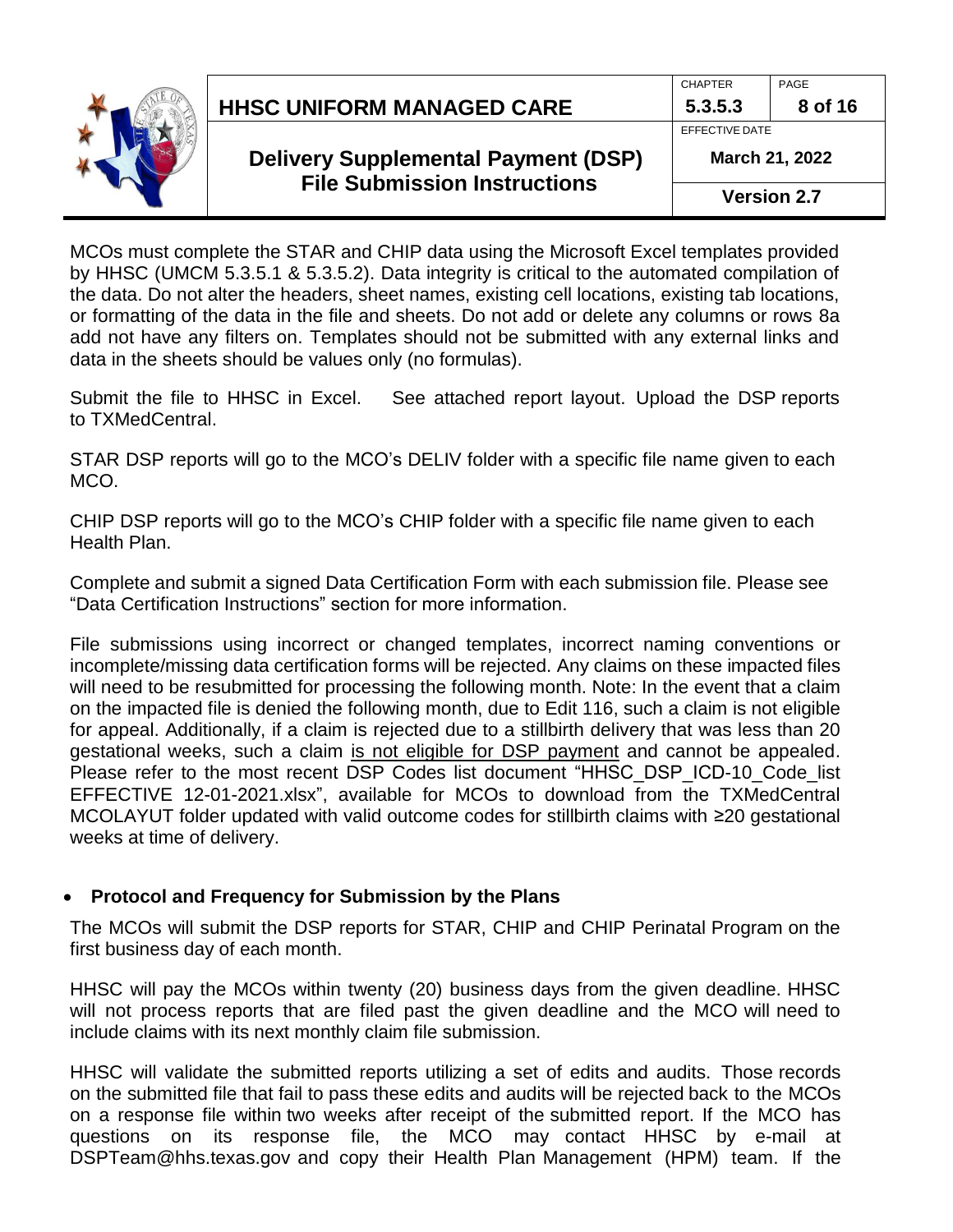

|                                                                                                            | <b>CHAPTER</b> | PAGE    |
|------------------------------------------------------------------------------------------------------------|----------------|---------|
| <b>HHSC UNIFORM MANAGED CARE</b>                                                                           | 5.3.5.3        | 9 of 16 |
|                                                                                                            | EFFECTIVE DATE |         |
| <b>Delivery Supplemental Payment (DSP)</b><br><b>March 21, 2022</b><br><b>File Submission Instructions</b> |                |         |
|                                                                                                            |                |         |

**Version 2.7**

MCO is able to correct the information on the rejected records, they can be submitted in the next cycle. On a regular basis, HHSC will audit medical records to validate the submitted data.

#### • **Media for Submission by the Plans**

STAR MCOs will upload reports in Excel format to the TXMedCentral in their individual DELIV libraries.

CHIP and CHIP Perinatal MCOs will upload reports in Excel format to the TXMedCentral in their individual CHIP libraries.

### • **File Naming Convention for the Submitted File**

The file name should follow the naming convention specified:

$$
\frac{}{1\ 2\ 3\ 4\ 5\ 6\ 7}
$$

 $1 = C$  (delivery report)  $2-3$  = plan code  $4-5 =$  month  $6-7$  = year

#### • **File Naming Convention for the Response File**

The file name should follow the naming convention specified:

$$
\frac{}{1\ 2\ 3\ 4\ 5\ 6\ 7}
$$

1 = A (Accepted), R (Rejected), and O (Accepted Appeal)  $2-3$  = plan code  $4-5 =$  month  $6-7$  = year

### • **File Naming Convention for the Appeal File**

The Appeal form should be in Excel file format while any documentation can be in Excel/Word/PDF file format. File name(s) should follow the naming convention specified:

> \_\_ \_\_ \_\_ \_\_ \_\_ \_\_ \_\_ \_\_ \_\_ \_\_ \_\_ \_\_ \_\_ 1 2 3 4 5 6 7 8 9 10 11 12 13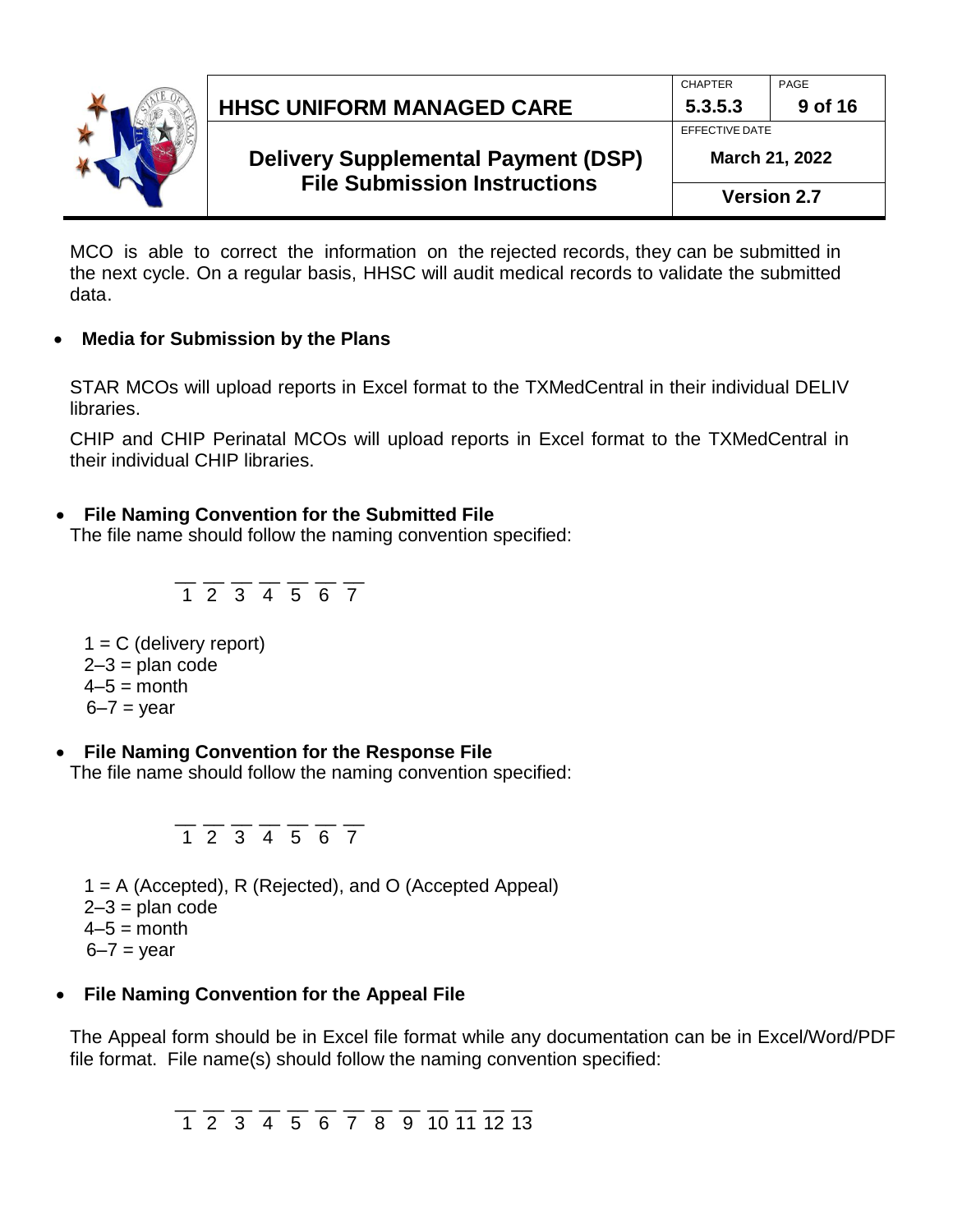| <b>HHSC UNIFORM MANAGED CARE</b>                                                  | <b>CHAPTER</b><br>5.3.5.3        | PAGE<br>10 of 16   |
|-----------------------------------------------------------------------------------|----------------------------------|--------------------|
| <b>Delivery Supplemental Payment (DSP)</b><br><b>File Submission Instructions</b> | EFFECTIVE DATE<br>March 21, 2022 |                    |
|                                                                                   |                                  | <b>Version 2.7</b> |

 $1-6$  = "Appeal"  $7-9$  = plan code  $10-11 =$  month  $12 - 13 = year$ (Example: AppealAET1121; AppealMOL1221)

Note: Please notify HHSC of the appeal file name, and the folder name by e-mail at [DSPTeam@hhs.texas.gov](mailto:DSPTeam@hhs.texas.gov) and copy your HPM team. MCO's failure to send an email notification regarding submitted appeals may result in those appeals not being processed that month.

### **Data Verification:**

### **1. Missing Data Elements**

HHSC will reject service lines with missing or incomplete required data elements that are needed to verify and validate service delivery.

#### **2. Member Verification**

HHSC will validate the submitted delivery reports against the member eligibility file. This file will be compared against the delivery reports submitted by the MCOs in order to verify client identity. Data elements utilized for member verification will include member date of birth, and member Medicaid/CHIP/CHIP Perinatal ID.

#### **3. Risk Group Classification**

HHSC checks the recipients' risk group classification against HHSC eligibility data. If a recipient is classified in a risk group eligible for payment, the MCO will receive a supplemental payment for that recipient.

| <b>Risk Code</b> | <b>Description</b>                |
|------------------|-----------------------------------|
| 003              | <b>TANF Adult</b>                 |
| 005              | <b>Pregnant Women</b>             |
| 020              | Pregnant Women - Qualified Alien  |
| 064              | Age 6-14 Child                    |
| 065              | Age 6-14 Child – Qualified Alien  |
| 066              | Age 15-18 Child                   |
| 067              | Age 15-18 Child - Qualified Alien |
| 068              | Age 19-20 Child                   |

### **Eligible STAR Risk Groups:**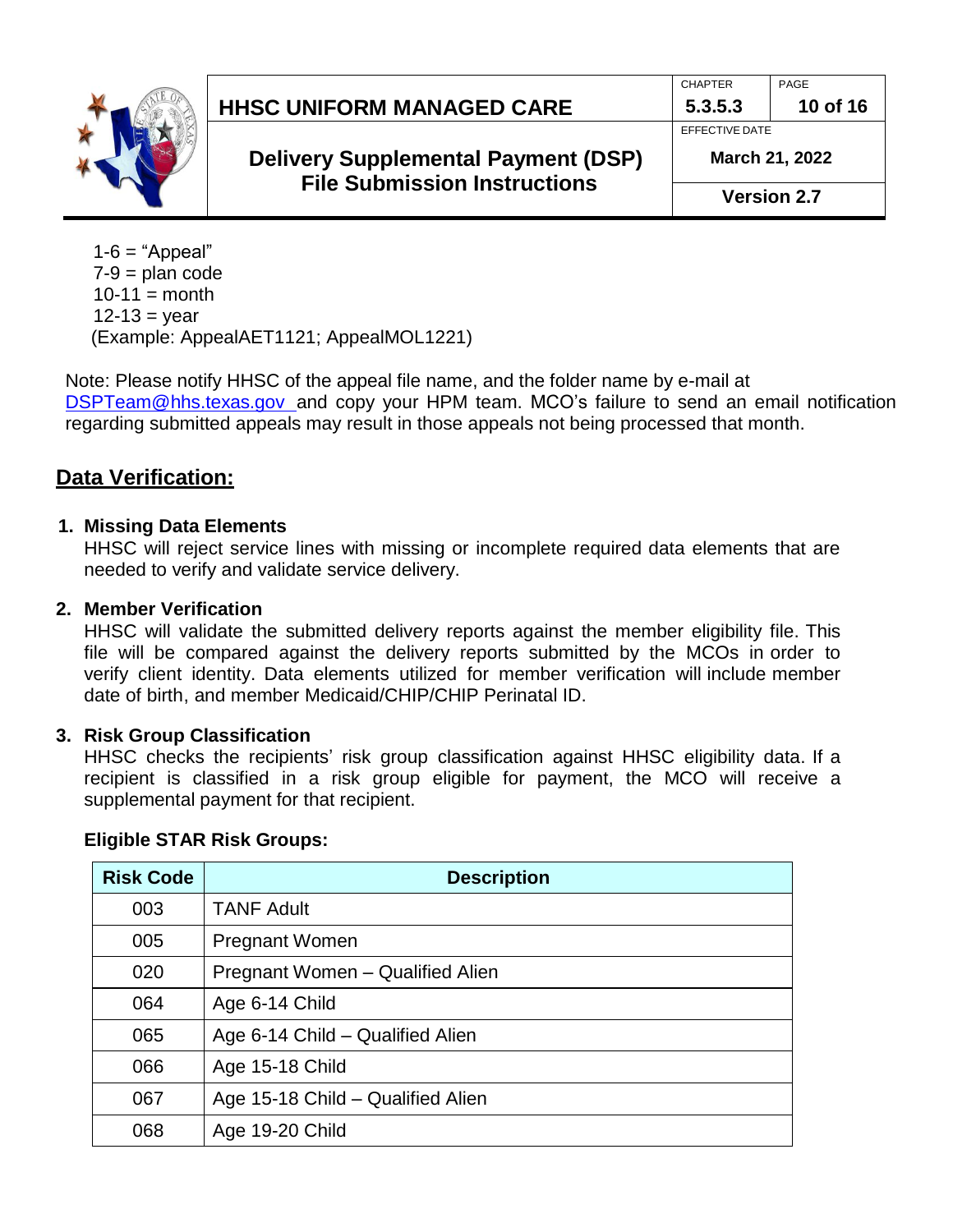

## **Delivery Supplemental Payment (DSP) File Submission Instructions**

PAGE

**11 of 16**

CHAPTER **5.3.5.3**

EFFECTIVE DATE

**Version 2.7**

| 069 | Age 19-20 Child – Qualified Alien                        |
|-----|----------------------------------------------------------|
| 070 | Adoption Assistance & Permanency Care Assistance (AAPCA) |

### **Eligible CHIP and CHIP Perinatal Risk Groups:**

| <b>Risk Code</b> | <b>Description</b>                              |
|------------------|-------------------------------------------------|
| 303              | Age Group 6-14                                  |
| 304              | Age Group 15-18                                 |
| 310              | Perinatal Mother $> 198\%$ and $\leq 202\%$ FPL |

### **4. Plan Affiliation for Medicaid, CHIP, and CHIP Perinatal**

HHSC will validate plan affiliation for the enrolled Member at the date of service. The plan code be an MCO plan code for CHIP, CHIP Perinatal, or STAR. MCOs must submit a separate DSP report for each plan code.

### **5. Procedure/Revenue/Diagnosis/DRG Code Check Edit**

Claims with date of delivery on/after February 1<sup>st</sup>, 2018, whether a Professional or Inpatient Facility claim, must have at least one Group 1 diagnosis code and at least one Group 2 diagnosis code. Group 1 diagnosis codes indicate Main Circumstance or Complication of the Delivery (e.g. O80) while Group 2 diagnosis codes identify the Outcome of Delivery (e.g. Z37.0). Any of the ten fields (data elements J through S) of the templates can be used for a Group 1 or a Group 2 diagnosis code. The approved DSP eligible Group 1 and Group 2 Diagnosis code list for deliveries on or after February 1<sup>st</sup>, 2018 ("HHSC DSP ICD-10\_Code\_list EFFECTIVE 12-01-2021.xlsx") is available for MCOs to download from the TXMedCentral MCOLAYUT folder.

In addition to diagnosis codes, all claims with date of delivery on/after February  $1<sup>st</sup>$ , 2018 must contain a valid Procedure Code for Professional services claim or a Revenue Code for Inpatient Facility claim (instead of a Procedure Code). The Procedure Code for a Professional service claim or the Revenue Code for an Inpatient Facility claim need to be entered into data element T ("Procedure Code\Revenue Code") of the templates. HHSC DSP eligible Procedure and Revenue codes are also provided in the file "HHSC\_DSP\_ ICD-10\_Code\_list EFFECTIVE 12-01-2021.xlsx" posted in TXMedCentral MCOLAYUT folder.

All claims from a plan code, irrespective of date of delivery associated with the claim, must be submitted together in the same "C" file for monthly processing.

### **6. Duplicate Checking**

A duplicate checking system will verify that all claims/encounters are unique within and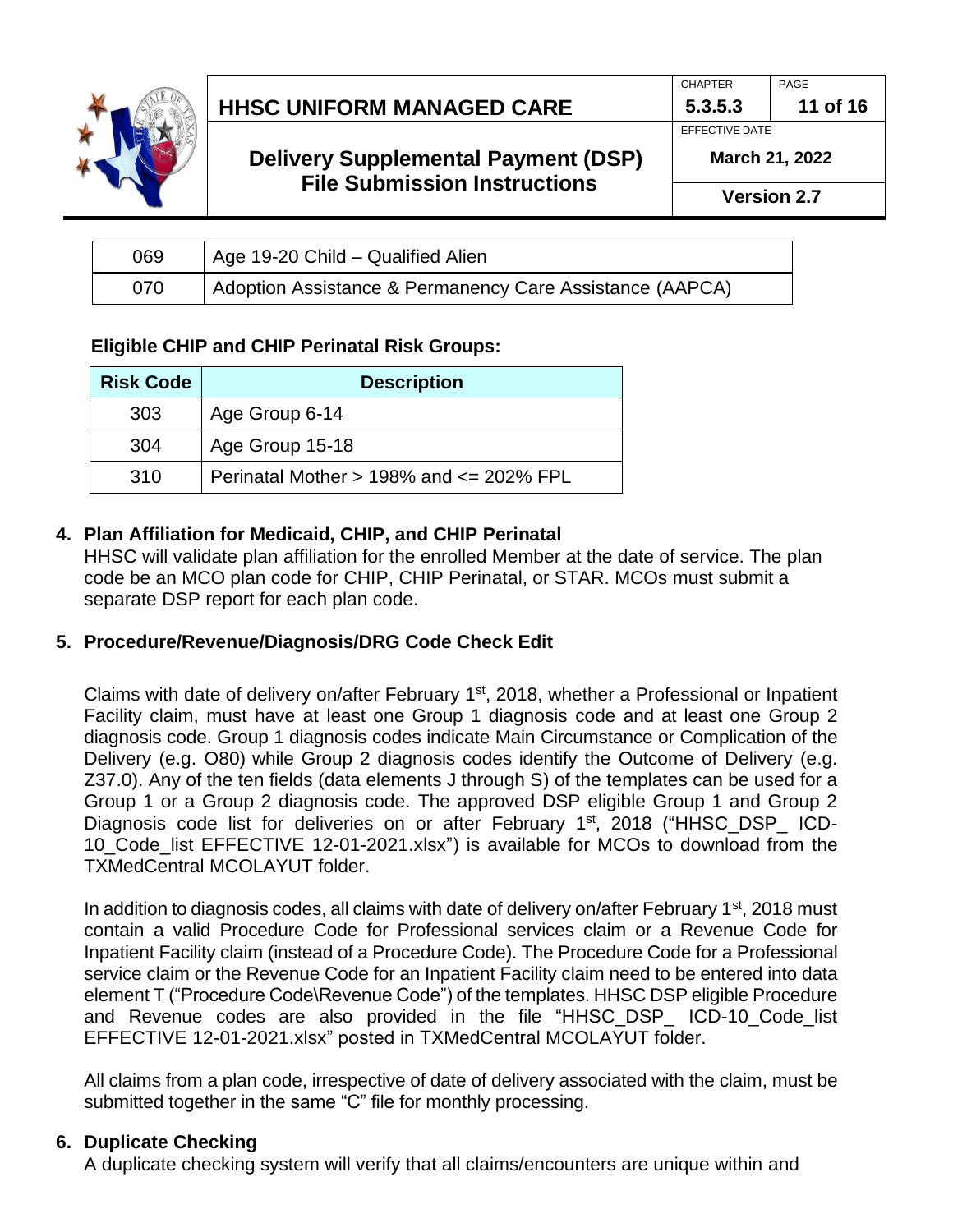

|                                  | CHAPTER        |
|----------------------------------|----------------|
| <b>HHSC UNIFORM MANAGED CARE</b> | 5.3.5.3        |
|                                  | EFFECTIVE DATE |

**March 21, 2022**

PAGE

**12 of 16**

**Version 2.7**

across MCOs. This system will involve the comparison of the Member Medicaid /CHIP/CHIP Perinatal ID and delivery date for all incoming records on the same cycle and against history data.

### **7. Gender Check**

HHSC will check that the gender of the client that delivers is female (utilizing the gender of the member from the eligibility file)

### **DSP Procedures: Appeal Process**

HHSC processes and posts files that identify those claims that are approved for payment ("A" DSP files) and those that are rejected ("R"DSP files) to TXMedCentral DELIV and CHIP folders accordingly.

Of those that were rejected, claims that an MCO considers payable should be appealed or resubmitted based on the specific circumstances.

For Edit 102 rejections, it is best to resubmit the claim along with a plan's regular submission the following month. This gives eligibility data time to catch up in the event of recent eligibility changes.

For other edits that may be the result of an incorrect data entry, corrections should also be submitted the following month along with the plan's regular submission.

For other types of edits, and for resubmissions that are rejected a second time, the Plan may choose to appeal the claim. It is very important that a single claim not be resubmitted and appealed at the same time.

When appealing a claim, an MCO must submit the DSP claim(s) on an Excel DSP Appeal Form and attach necessary documentation in an Excel\Word\PDF file format to TXMedCentral under the MCO's CHIP or Medicaid (DELIV) folder. Documentation can be submitted as a separate file or embedded in a new sheet of the Excel appeal form. Notify HHSC of the file name(s) and location. See UMCM Chapter 5.3.5.5, DSP Appeal Form CHIP and Chapter 5.3.5.6, DSP Appeal Form Medicaid for Appeal templates.

MCOs submit appeal files within the 3rd week of the month to allow time for the review of their appeals and submitted documentation. Appeals that are approved are posted to the TXMedCentral as an O-file.

Edit codes for rejected claims, description of the codes and appeal process are further described below: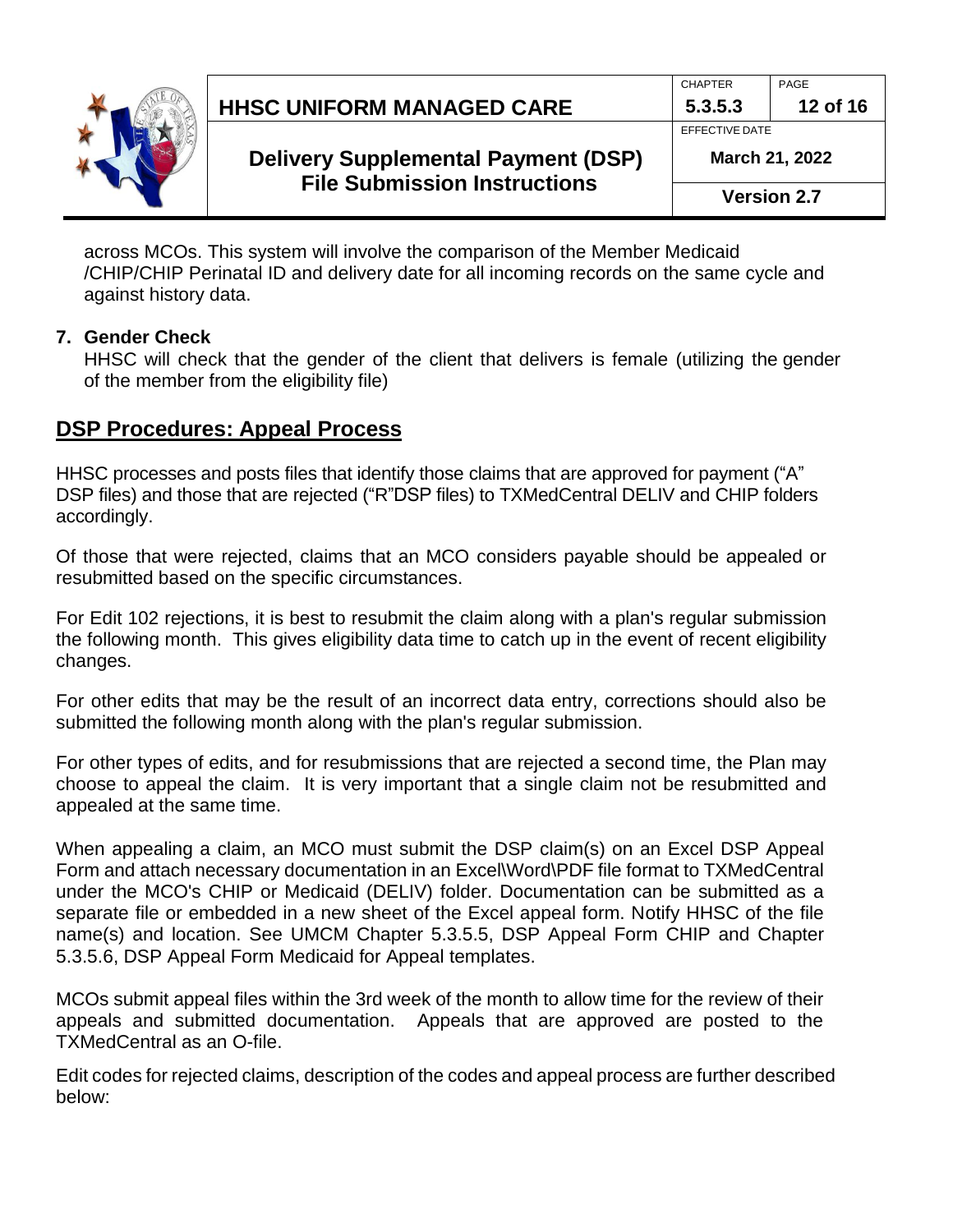

## **Delivery Supplemental Payment (DSP) File Submission Instructions**

PAGE

**5.3.5.3 13 of 16**

EFFECTIVE DATE

CHAPTER

**March 21, 2022**

**Version 2.7**

| Edit<br><b>Number</b> | <b>Edit Description</b>                                                                                                                                                                             | <b>Appeal Process</b>                                                                                                                                                                                                                                                                                                                                                                                                                                    |
|-----------------------|-----------------------------------------------------------------------------------------------------------------------------------------------------------------------------------------------------|----------------------------------------------------------------------------------------------------------------------------------------------------------------------------------------------------------------------------------------------------------------------------------------------------------------------------------------------------------------------------------------------------------------------------------------------------------|
| E102                  | Claim is denied because the PCN<br>(Medicaid/CHIP/CHIP Perinatal<br>number) is not found in HHSC's<br>managed care eligibility file in the<br>month of the delivery                                 | There are times when eligibility files<br>are updated after the MCO submits<br>a claim. In this case please<br>resubmit in the following month's C<br>File. If the MCO needs to appeal<br>due to admission date and eligibility<br>status, then MCO will need to<br>submit claim documentation that<br>includes hospital admission date,<br>discharge date, delivery dates and<br>valid codes.                                                           |
| E103                  | Claim is denied because the eligible<br>(PCN) was enrolled in a different<br>MCO during the month of delivery.                                                                                      | Only resubmission by correct MCO<br>will result in payment. There are<br>times when eligibility files are<br>updated after MCO submits a claim.<br>In this case please resubmit in the<br>following month's C File. If MCO<br>needs to appeal due to admission<br>date and eligibility status, then<br>MCO will need to submit claim<br>documentation that includes<br>hospital admission date, discharge<br>date and delivery dates and valid<br>codes. |
| E104                  | Claim is denied because the date of<br>birth entered in the delivery<br>submission file does not match the<br>date of birth found for this recipient<br>in HHSC's managed care eligibility<br>file. | MCO's submission file may be<br>incorrect or it may be a data entry<br>error in the eligibility file. If MCO<br>error, resubmit with corrected date of<br>birth. If eligibility file error, no<br>documentation is needed for the<br>appeal. The date of birth must be<br>correct on the C-file in order for<br>payment to be made so do not<br>appeal if MCO needs to edit the field.                                                                   |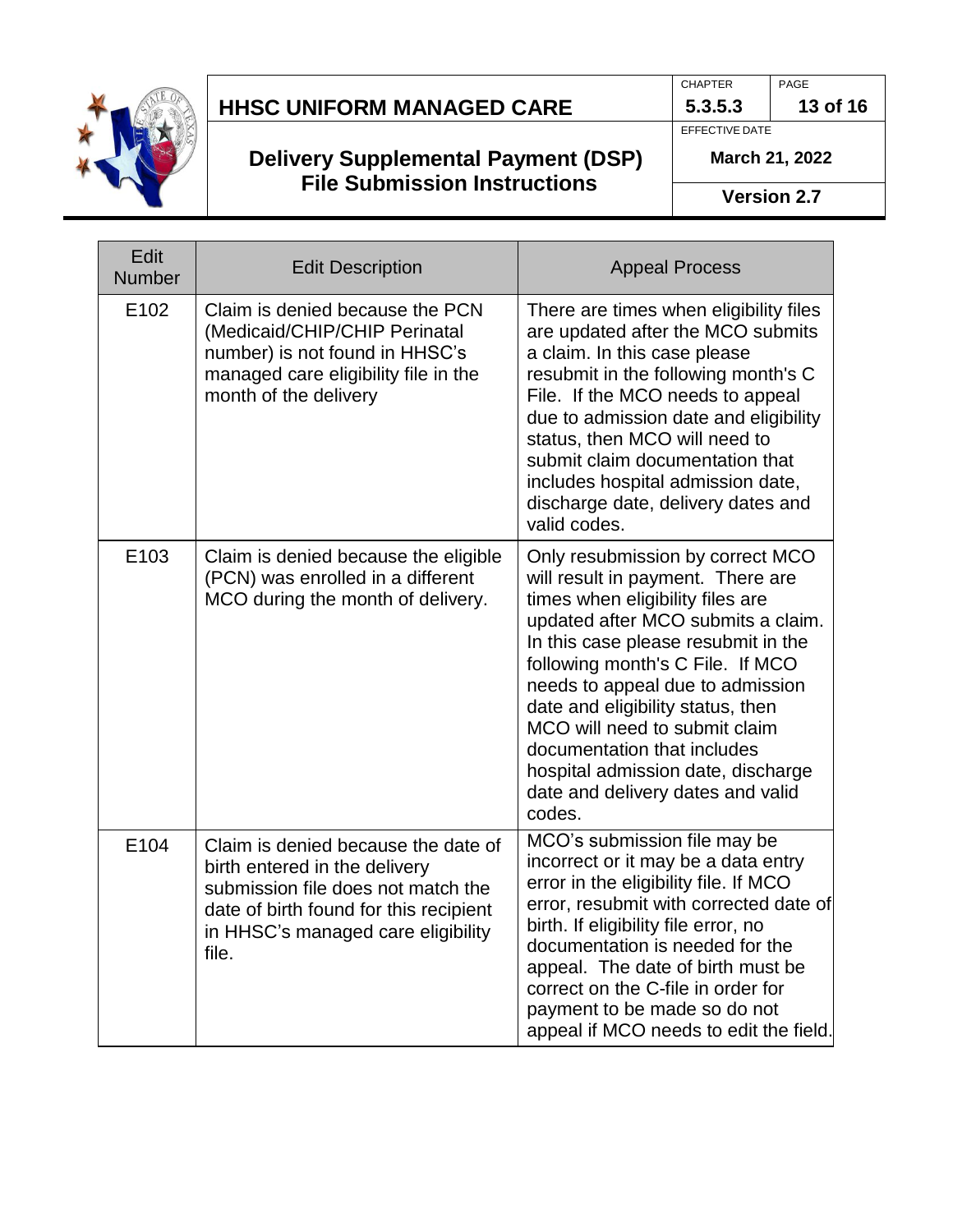

## **Delivery Supplemental Payment (DSP) File Submission Instructions**

PAGE **14 of 16**

**5.3.5.3** EFFECTIVE DATE

CHAPTER

**March 21, 2022**

**Version 2.7**

| E107 | Claim is denied because the<br>managed care eligibility file indicates<br>that this recipient is male.                                                                                                                                                                                                | Claim cannot be paid by HHSC until<br>gender is corrected in eligibility<br>records. HHSC cannot make this<br>change. Once corrected, resubmi                                                                                                                                                                     |
|------|-------------------------------------------------------------------------------------------------------------------------------------------------------------------------------------------------------------------------------------------------------------------------------------------------------|-------------------------------------------------------------------------------------------------------------------------------------------------------------------------------------------------------------------------------------------------------------------------------------------------------------------|
| E108 | Claim is denied (suspended)<br>because the client is younger than<br>12 years of age or older than 45<br>years of age.                                                                                                                                                                                | MCO needs to appeal and send<br>proof of delivery including client ID,<br>valid codes, admission date,<br>discharge date and delivery date.                                                                                                                                                                       |
| E109 | Claim is denied (suspended)<br>because the same client has had<br>another delivery within 9 months of<br>this delivery date.                                                                                                                                                                          | MCO must always send proof of<br>delivery that includes client ID,<br>hospital admission date, discharge<br>date and delivery date and valid<br>codes, gestational age if available.                                                                                                                              |
| E110 | Claim is denied because HHSC's<br>records indicate that HHSC has<br>already made a supplemental<br>delivery payment for this delivery.                                                                                                                                                                | MCO must always send proof of<br>delivery that includes client ID,<br>hospital admission date discharge<br>date, delivery date, valid codes and<br>gestational age, if available.                                                                                                                                 |
| E111 | Claim is denied because it does not<br>have all the required types of<br>delivery codes (diagnosis\procedure<br>\revenue) and\or codes are not valid<br>codes that are approved by HHSC for<br>a DSP and/or a stillbirth diagnosis<br>code requirement of $\geq 20$ gestational<br>weeks was not met. | Resubmit with all required types of<br>codes and/or corrected codes or<br>submit delivery documentation with<br>codes that fit the HHSC code<br>requirements.<br>See Data Validation, Section 5 -<br>Procedure/Revenue/Diagnosis/DRG<br>Code Check Edit for HHSC code<br>requirements and approved codes<br>list. |
| E113 | Claim is denied because it is for a<br>risk group that is not eligible for a<br>supplemental payment. HHSC<br>checks the recipients' risk group<br>classification against HHSC<br>eligibility data.                                                                                                   | Claim cannot be paid by HHSC until<br>risk group is corrected in the<br>eligibility records. HHSC cannot<br>make this change. Once corrected,<br>resubmit.                                                                                                                                                        |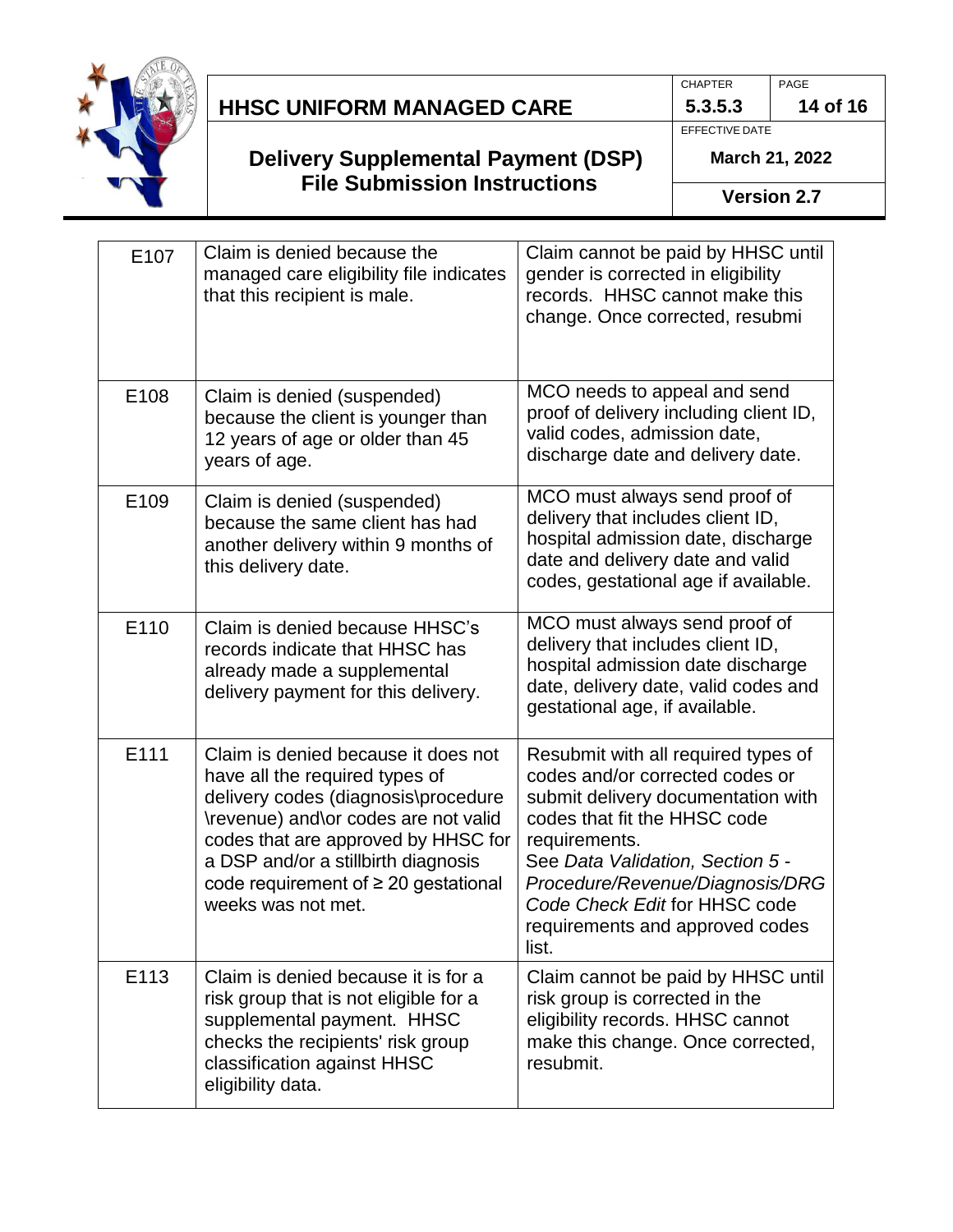

| <b>HHSC UNIFORM MANAGED CARE</b> |  |
|----------------------------------|--|
|----------------------------------|--|

**5.3.5.3 15 of 16** EFFECTIVE DATE

**March 21, 2022**

**Version 2.7**

| E116 | Claim is denied because the delivery<br>date is more than 300 days prior to the Claim cannot be paid by HHSC<br>submission date in accordance with<br><b>Joint Medicaid/CHIP MCO Contract,</b><br>Attachment A, Section 10.09, "Delivery submission date is submitted.<br>Supplemental Payment for CHIP,<br><b>CHIP Perinatal and STAR MCOs."</b> | unless proof of less than or equal to<br>300 days between delivery date and                                                                                                                                                       |
|------|---------------------------------------------------------------------------------------------------------------------------------------------------------------------------------------------------------------------------------------------------------------------------------------------------------------------------------------------------|-----------------------------------------------------------------------------------------------------------------------------------------------------------------------------------------------------------------------------------|
| E118 | Claim is denied because Perinate<br>member is at or below the Medicaid<br>eligibility threshold per the CHIP<br>eligibility file.                                                                                                                                                                                                                 | Submit facility claim to HHSC's<br><b>Claims Administrator if Perinate</b><br>Member is at or below the<br>Medicaid eligibility threshold at<br>time of delivery. Otherwise,<br>appeal with HHSC with no<br>documentation needed. |

When submitting an appeal to HHSC, the DSP Appeal Form is required. (See UMCM Chapter 5.3.5.5, DSP Appeal Form CHIP, and Chapter 5.3.5.6, DSP Appeal Form Medicaid.) Appeals submitted without a DSP Appeal Form will not be reviewed.

# **Data Certification Form**

### **General Instructions:**

The Data Certification Form must be submitted with the DSP Reports, and it must be signed by the CEO/Administrator, CFO, or a Delegated Representative who is a direct report to the CEO or CFO.

Certification of certain financial data is a Federal requirement. The Data Certification Form is generic in order to apply to different financial reports.

The Certification tab in the DSP Medicaid/CHIP Format submission templates has been included so that a PDF version of the Data Certification Form can be inserted into the tab. PDF version of the Data Certification Form must be legible. If there is not a signed Data Certification Form attached, the entire file will be rejected and not processed at all.

Instructions for Completing Specific Data Fields: Data

Field 1 – Enter the name of the MCO.

Data Field 2 – Enter the MCO's Plan Code.

- Data Field 3 Enter the file or document name
- Data Field 4 Enter the submission date to HHSC.